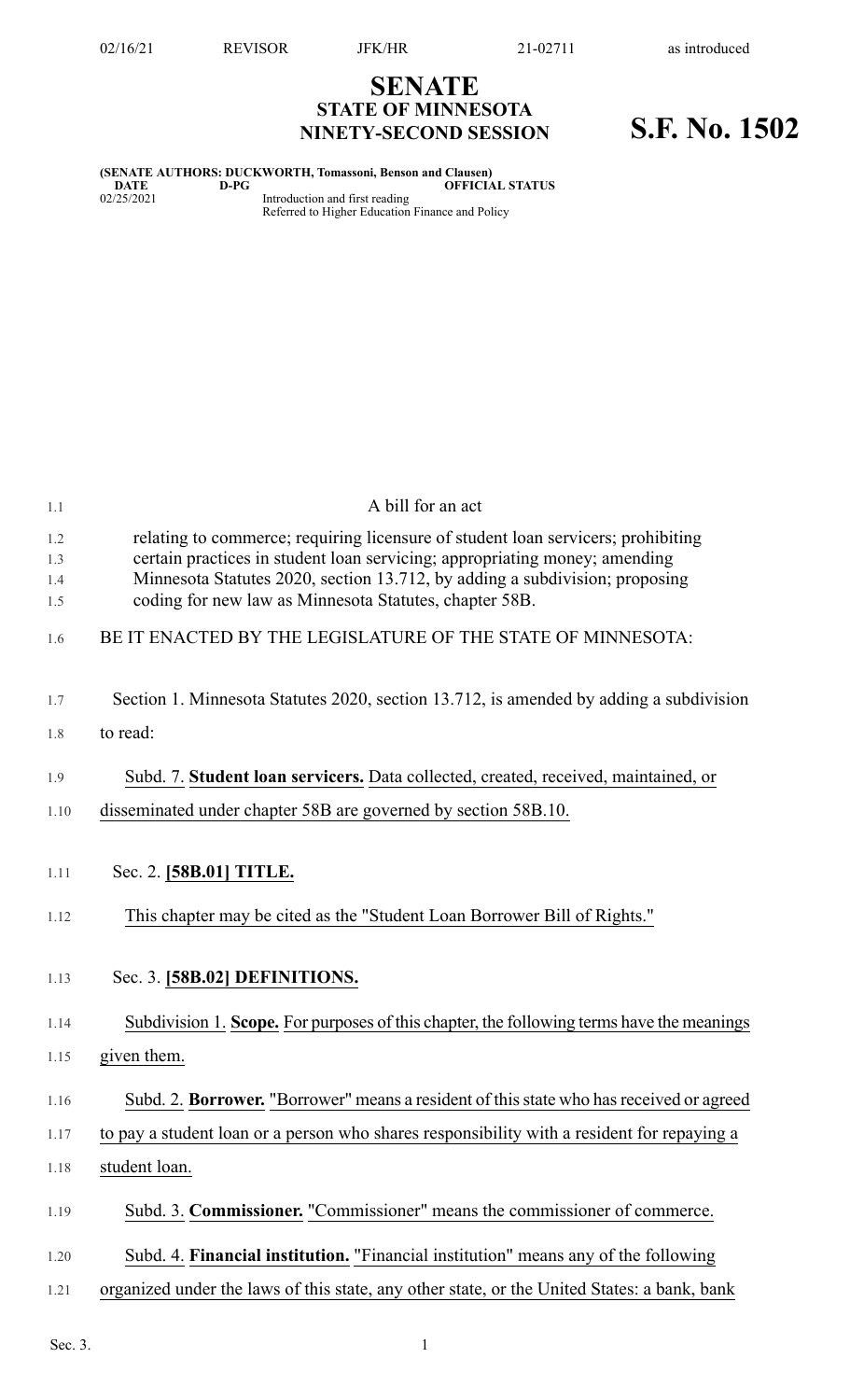|      | 02/16/21                  | <b>REVISOR</b>                                       | <b>JFK/HR</b> | 21-02711                                                                                      | as introduced |
|------|---------------------------|------------------------------------------------------|---------------|-----------------------------------------------------------------------------------------------|---------------|
| 2.1  |                           |                                                      |               | and trust, trust company with banking powers, savings bank, savings association, or credit    |               |
| 2.2  | union.                    |                                                      |               |                                                                                               |               |
| 2.3  |                           |                                                      |               | Subd. 5. Person in control. "Person in control" means any member of senior                    |               |
| 2.4  |                           |                                                      |               | management, including owners or officers, and other persons who directly or indirectly        |               |
| 2.5  |                           |                                                      |               | possess the power to direct or cause the direction of the management policies of an applicant |               |
| 2.6  |                           |                                                      |               | or student loan servicer under this chapter, regardless of whether the person has any         |               |
| 2.7  |                           |                                                      |               | ownership interest in the applicant or student loan servicer. Control is presumed to exist if |               |
| 2.8  |                           |                                                      |               | a person directly or indirectly owns, controls, or holds with power to vote ten percent or    |               |
| 2.9  |                           |                                                      |               | more of the voting stock of an applicant or student loan servicer or of a person who owns,    |               |
| 2.10 |                           |                                                      |               | controls, or holds with power to vote ten percent or more of the voting stock of an applicant |               |
| 2.11 | or student loan servicer. |                                                      |               |                                                                                               |               |
| 2.12 |                           | Subd. 6. Servicing. "Servicing" means:               |               |                                                                                               |               |
| 2.13 |                           |                                                      |               | (1) receiving any scheduled periodic payments from a borrower or notification of              |               |
| 2.14 |                           |                                                      |               | payments, and applying payments to the borrower's account pursuant to the terms of the        |               |
| 2.15 |                           | student loan or of the contract governing servicing; |               |                                                                                               |               |
| 2.16 |                           |                                                      |               | (2) during a period when no payment is required on a student loan, maintaining account        |               |
| 2.17 |                           |                                                      |               | records for the loan and communicating with the borrower regarding the loan, on behalf of     |               |
| 2.18 | the loan's holder; and    |                                                      |               |                                                                                               |               |
| 2.19 |                           |                                                      |               | (3) interacting with a borrower, including activities to help prevent default on obligations  |               |
| 2.20 |                           |                                                      |               | arising from student loans, conducted to facilitate the requirements in clauses (1) and (2).  |               |
| 2.21 |                           |                                                      |               | Subd. 7. Student loan. "Student loan" means a government, commercial, or foundation           |               |
| 2.22 |                           |                                                      |               | loan for actual costs paid for tuition and reasonable education and living expenses.          |               |
| 2.23 |                           |                                                      |               | Subd. 8. Student loan servicer. "Student loan servicer" means any person, wherever            |               |
| 2.24 |                           |                                                      |               | located, responsible for the servicing of any student loan to any borrower, including a       |               |
| 2.25 |                           |                                                      |               | nonbank covered person, as defined in Code of Federal Regulations, title 12, section          |               |
| 2.26 |                           |                                                      |               | 1090.101, who is responsible for the servicing of any student loan to any borrower.           |               |
|      |                           |                                                      |               |                                                                                               |               |
| 2.27 |                           |                                                      |               | Sec. 4. [58B.03] LICENSING OF STUDENT LOAN SERVICERS.                                         |               |
| 2.28 |                           |                                                      |               | Subdivision 1. License required. No person shall directly or indirectly act as a student      |               |
| 2.29 |                           |                                                      |               | loan servicer without first obtaining a license from the commissioner.                        |               |
| 2.30 |                           |                                                      |               | Subd. 2. Exempt persons. The following persons are exempt from the requirements of            |               |
| 2.31 | this chapter:             |                                                      |               |                                                                                               |               |
| 2.32 |                           | $(1)$ a financial institution;                       |               |                                                                                               |               |
|      |                           |                                                      |               |                                                                                               |               |

Sec. 4. 2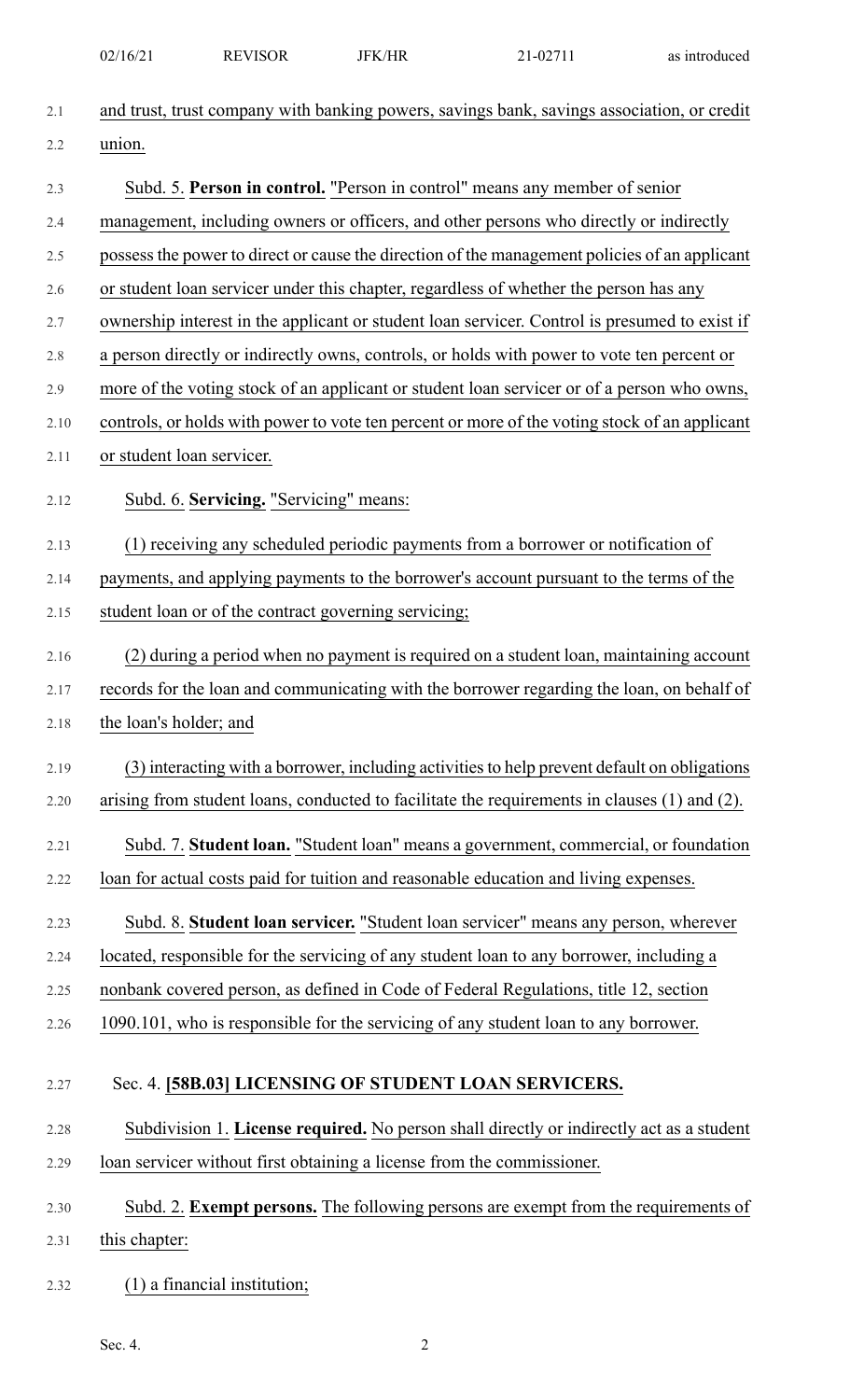| 3.1  | (2) a person servicing student loans made with the person's own funds if no more than         |
|------|-----------------------------------------------------------------------------------------------|
| 3.2  | three such student loans are made in any 12-month period;                                     |
| 3.3  | (3) an agency, instrumentality, or political subdivision of this state that makes, services,  |
| 3.4  | or guarantees student loans;                                                                  |
| 3.5  | (4) a person acting in a fiduciary capacity, such as a trustee or receiver, as a result of a  |
| 3.6  | specific order issued by a court of competent jurisdiction;                                   |
| 3.7  | (5) the University of Minnesota; or                                                           |
| 3.8  | (6) a person exempted by order of the commissioner.                                           |
| 3.9  | Subd. 3. Application for licensure. (a) Any person seeking to act within the state as a       |
| 3.10 | student loan servicer must apply for a license in a form and manner specified by the          |
| 3.11 | commissioner. At a minimum, the application must include:                                     |
| 3.12 | (1) a financial statement prepared by a certified public accountant or a public accountant;   |
| 3.13 | (2) the history of criminal convictions, excluding traffic violations, for persons in control |
| 3.14 | of the applicant;                                                                             |
| 3.15 | (3) any information requested by the commissioner related to the history of criminal          |
| 3.16 | convictions disclosed under clause (2);                                                       |
| 3.17 | (4) a nonrefundable license fee established by the commissioner; and                          |
| 3.18 | (5) a nonrefundable investigation fee established by the commissioner.                        |
| 3.19 | (b) The commissioner may conduct a state and national criminal history records check          |
| 3.20 | of the applicant and of each person in control or employee of the applicant.                  |
| 3.21 | Subd. 4. Issuance of a license. (a) Upon receipt of a complete application for an initial     |
| 3.22 | license and the payment of fees for a license and investigation, the commissioner must        |
| 3.23 | investigate the financial condition and responsibility, character, financial and business     |
| 3.24 | experience, and general fitness of the applicant. The commissioner may issue a license if     |
| 3.25 | the commissioner finds that:                                                                  |
| 3.26 | (1) the applicant's financial condition is sound;                                             |
| 3.27 | (2) the applicant's business will be conducted honestly, fairly, equitably, carefully, and    |
| 3.28 | efficiently within the purposes and intent of this chapter;                                   |
| 3.29 | (3) each person in control of the applicant is in all respects properly qualified and of      |
| 3.30 | good character;                                                                               |

02/16/21 REVISOR JFK/HR 21-02711 as introduced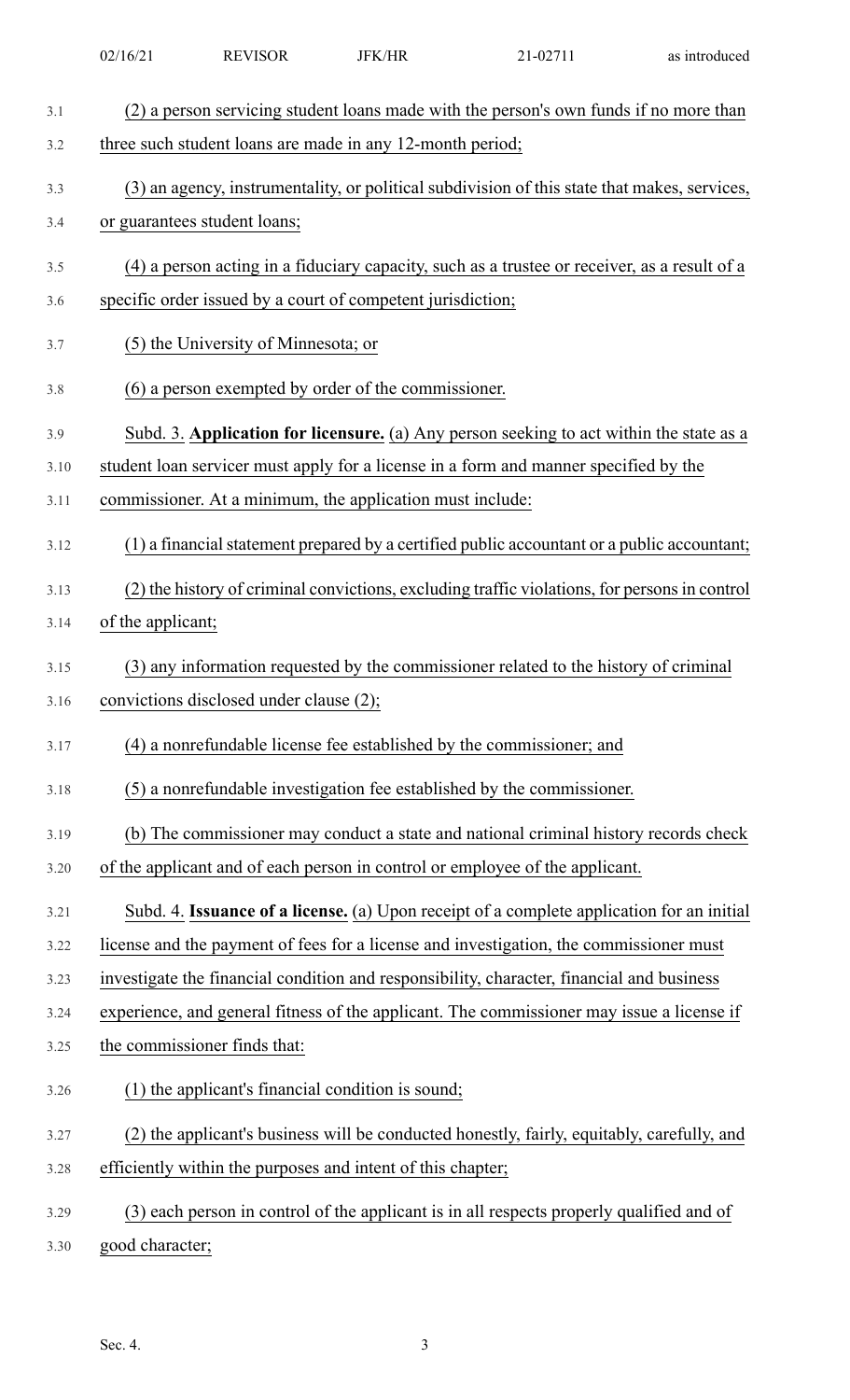| 4.1  | (4) no person, on behalf of the applicant, has knowingly made any incorrect statement        |
|------|----------------------------------------------------------------------------------------------|
| 4.2  | of a material fact in the application, or in any report or statement made pursuant to this   |
| 4.3  | section;                                                                                     |
| 4.4  | (5) no person, on behalf of the applicant, has knowingly omitted any information required    |
| 4.5  | by the commissioner from an application, report, or statement made pursuant to this section; |
| 4.6  | (6) the applicant has paid the fees required under this section; and                         |
| 4.7  | (7) the application has met other similar requirements as determined by the commissioner.    |
| 4.8  | (b) A license issued under this chapter is not transferable or assignable.                   |
| 4.9  | Subd. 5. Notification of a change in status. An applicant or student loan servicer must      |
| 4.10 | notify the commissioner in writing of any change in the information provided in its initial  |
| 4.11 | application for a license or its most recent renewal application for such a license. The     |
| 4.12 | notification must be received no later than ten business days after an event that results in |
| 4.13 | the information becoming inaccurate.                                                         |
| 4.14 | Subd. 6. Term of license. Licenses issued under this chapter expire on December 31 of        |
| 4.15 | each year and are renewable on January 1.                                                    |
| 4.16 | Subd. 7. Exemption from application. (a) A person is exempt from the application             |
| 4.17 | procedures under subdivision 3 if the commissioner determines that the person is servicing   |
| 4.18 | student loans in this state pursuant to a contract awarded by the United States Secretary of |
| 4.19 | Education under United States Code, title 20, section 1087f. Documentation of eligibility    |
| 4.20 | for this exemption shall be in a form and manner determined by the commissioner.             |
| 4.21 | (b) A person determined to be eligible for the exemption under paragraph (a) shall, upon     |
| 4.22 | payment of the fees under subdivision 3, be issued a license and deemed to meet all of the   |
| 4.23 | requirements of subdivision 4.                                                               |
| 4.24 | Subd. 8. Notice. (a) A person issued a license under subdivision 7 must provide the          |
| 4.25 | commissioner with written notice no less than seven days after the person's contract under   |
| 4.26 | United States Code, title 20, section 1087f, expires, is revoked, or is terminated.          |
| 4.27 | (b) A person issued a license under subdivision 7 has 30 days from the date the              |
| 4.28 | notification under paragraph (a) is provided to complete the requirements of subdivision 3.  |
| 4.29 | If a person does not meet the requirements of subdivision 3 within this time period, the     |
| 4.30 | commissioner shall immediately suspend the person's license under this chapter.              |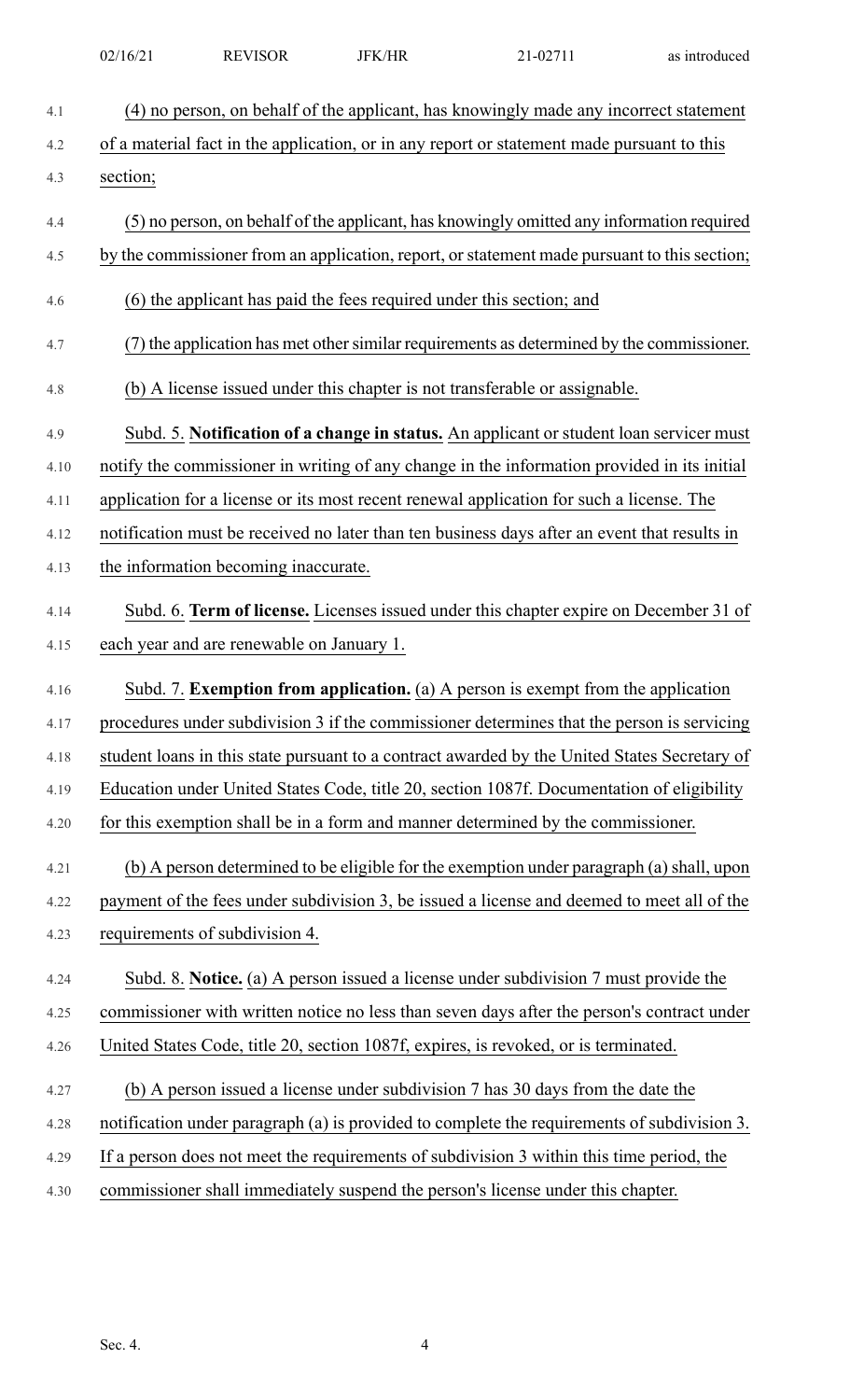| 5.1  | Sec. 5. [58B.04] LICENSING MULTIPLE PLACES OF BUSINESS.                                        |
|------|------------------------------------------------------------------------------------------------|
| 5.2  | A person licensed to act as a student loan servicer in this state may not do so under any      |
| 5.3  | other name or at any other place of business than that named in the license. Any time a        |
| 5.4  | student loan servicer changes the location of the servicer's place of business, the servicer   |
| 5.5  | must provide prior written notice to the commissioner. A student loan servicer may not         |
| 5.6  | maintain more than one place of business under the same license. The commissioner may          |
| 5.7  | issue more than one license to the same student loan servicer, provided that the servicer      |
| 5.8  | complies with the application procedures in section 58B.03 for each license.                   |
| 5.9  | Sec. 6. [58B.05] LICENSE RENEWAL.                                                              |
| 5.10 | Subdivision 1. Term. Licenses are renewable on January 1 of each year.                         |
| 5.11 | Subd. 2. Timely renewal. (a) A person whose application is properly and timely filed           |
| 5.12 | who has not received notice of denial of renewal is considered approved for renewal. The       |
| 5.13 | person may continue to act as a student loan servicer whether or not the renewed license       |
| 5.14 | has been received on or before January 1 of the renewal year. Application for renewal of a     |
| 5.15 | license is considered timely filed if received by the commissioner, or mailed with proper      |
| 5.16 | postage and postmarked, by the December 15 before the renewal year. An application for         |
| 5.17 | renewal is considered properly filed if made upon forms duly executed, accompanied by          |
| 5.18 | fees prescribed by this chapter, and containing any information that the commissioner          |
| 5.19 | requires.                                                                                      |
| 5.20 | (b) A person who fails to make a timely application for renewal of a license and who           |
| 5.21 | has not received the renewal license as of January 1 of the renewal year is unlicensed until   |
| 5.22 | the renewal license has been issued by the commissioner and is received by the person.         |
| 5.23 | Subd. 3. Contents of renewal application. An application for renewal of an existing            |
| 5.24 | license must contain the information specified in section 58B.03, subdivision 3, however,      |
| 5.25 | only the requested information having changed from the most recent prior application need      |
| 5.26 | be submitted.                                                                                  |
| 5.27 | Subd. 4. Cancellation. A student loan servicer ceasing an activity or activities regulated     |
| 5.28 | by this chapter and desiring to no longer be licensed shall inform the commissioner in writing |
| 5.29 | and, at the same time, surrender the license and all other symbols or indicia of licensure.    |
| 5.30 | The licensee shall include a plan for the withdrawal from student loan servicing, including    |
| 5.31 | a timetable for the disposition of the student loans being serviced.                           |
| 5.32 | Subd. 5. Renewal fees. The following fees must be paid to the commissioner for a               |
| 5.33 | renewal license:                                                                               |

Sec. 6. 5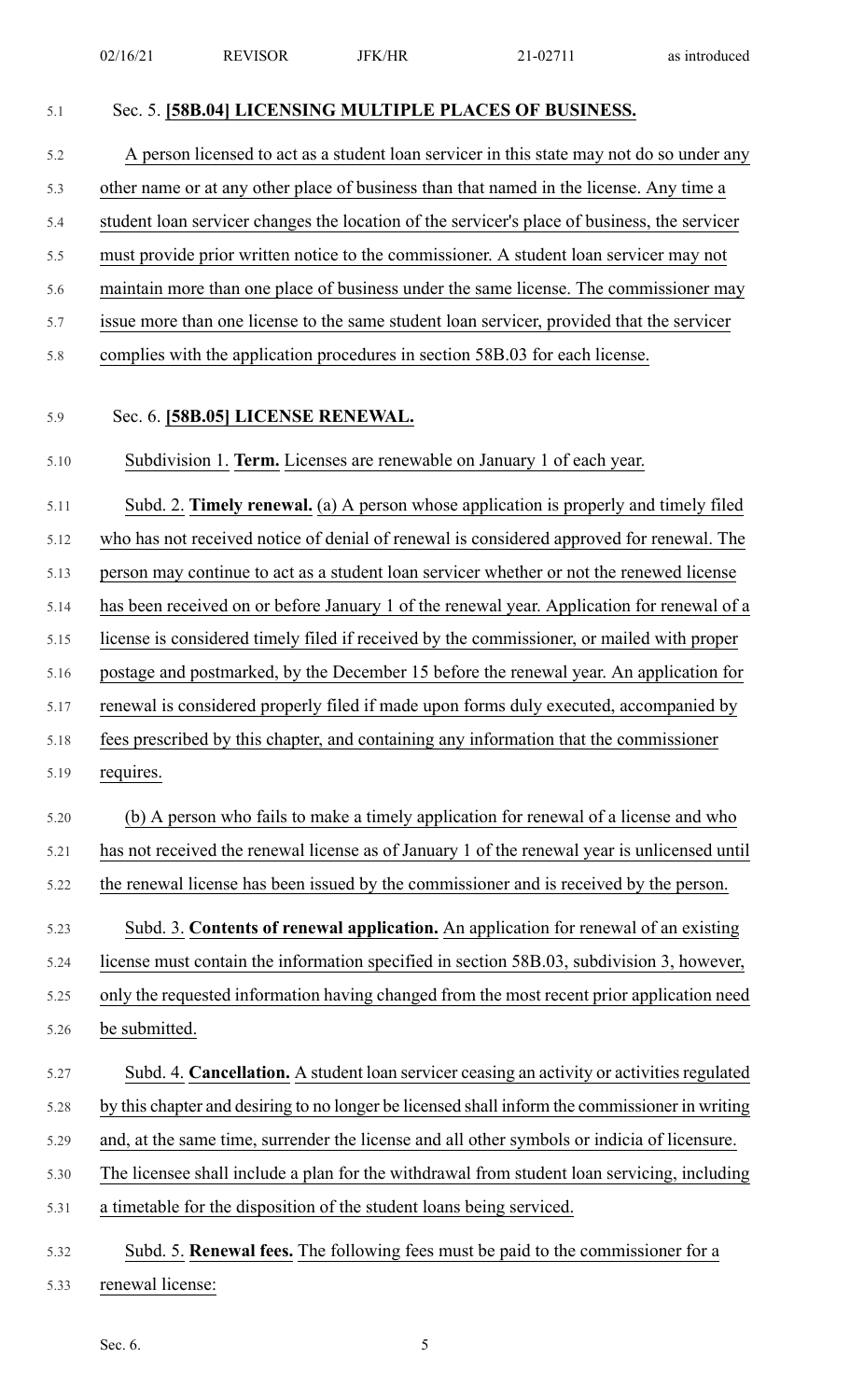|      | 02/16/21     | <b>REVISOR</b>                            | <b>JFK/HR</b> | 21-02711                                                                                           | as introduced |
|------|--------------|-------------------------------------------|---------------|----------------------------------------------------------------------------------------------------|---------------|
| 6.1  |              |                                           |               | (1) a nonrefundable renewal license fee established by the commissioner; and                       |               |
| 6.2  |              |                                           |               | (2) a nonrefundable renewal investigation fee established by the commissioner.                     |               |
|      |              |                                           |               |                                                                                                    |               |
| 6.3  |              |                                           |               | Sec. 7. [58B.06] DUTIES OF STUDENT LOAN SERVICERS.                                                 |               |
| 6.4  |              |                                           |               | Subdivision 1. Response requirements. Upon receiving a written communication from                  |               |
| 6.5  |              | a borrower, a student loan servicer must: |               |                                                                                                    |               |
| 6.6  |              |                                           |               | (1) acknowledge receipt of the communication in less than ten days; and                            |               |
| 6.7  |              |                                           |               | (2) provide information relating to the communication and, if applicable, the action the           |               |
| 6.8  |              |                                           |               | student loan servicer will take to either (i) correct the borrower's issue or (ii) explain why     |               |
| 6.9  |              |                                           |               | the issue cannot be corrected. The information must be provided less than 30 days after the        |               |
| 6.10 |              |                                           |               | date the written communication was received by the student loan servicer.                          |               |
| 6.11 |              |                                           |               | Subd. 2. Overpayments. A student loan servicer must ask a borrower in what manner                  |               |
| 6.12 |              |                                           |               | the borrower would like any overpayment, meaning a payment on a student loan that exceeds          |               |
| 6.13 |              |                                           |               | the monthly amount due, to be applied to a student loan. A borrower's instruction regarding        |               |
| 6.14 |              |                                           |               | the application of overpayments is effective for the term of the loan or until the borrower        |               |
| 6.15 |              | provides a different instruction.         |               |                                                                                                    |               |
| 6.16 |              |                                           |               | Subd. 3. Partial payments. A student loan servicer must apply a partial payment,                   |               |
| 6.17 |              |                                           |               | meaning a payment that is less than the amount due on a student loan, in a manner intended         |               |
| 6.18 |              |                                           |               | to minimize late fees and the negative impact on the borrower's credit history. If a borrower      |               |
| 6.19 |              |                                           |               | has multiple student loans with the same student loan servicer, upon receipt of a partial          |               |
| 6.20 |              |                                           |               | payment, the servicer must apply the payments to satisfy as many individual loan payments          |               |
| 6.21 | as possible. |                                           |               |                                                                                                    |               |
| 6.22 |              |                                           |               | Subd. 4. Transfer of student loan. (a) If a borrower's student loan servicer changes               |               |
| 6.23 |              |                                           |               | pursuant to the sale, assignment, or transfer of the servicing, the original student loan servicer |               |
| 6.24 | must:        |                                           |               |                                                                                                    |               |
| 6.25 |              |                                           |               | (1) require the new student loan servicer to honor all benefits that were made available,          |               |
| 6.26 |              |                                           |               | or which may have become available, to a borrower from the original student loan servicer;         |               |
| 6.27 | and          |                                           |               |                                                                                                    |               |
| 6.28 |              |                                           |               | (2) transfer to the new student loan servicer all information regarding the borrower, the          |               |
| 6.29 |              |                                           |               | account of the borrower, and the borrower's student loan, including but not limited to the         |               |
| 6.30 |              |                                           |               | repayment status of the student loan and the benefits described in clause (1).                     |               |
| 6.31 |              |                                           |               | (b) The student loan servicer must complete the transfer under paragraph (a), clause (2),          |               |
| 6.32 |              |                                           |               | less than 45 days from the date of the sale, assignment, or transfer of the servicing.             |               |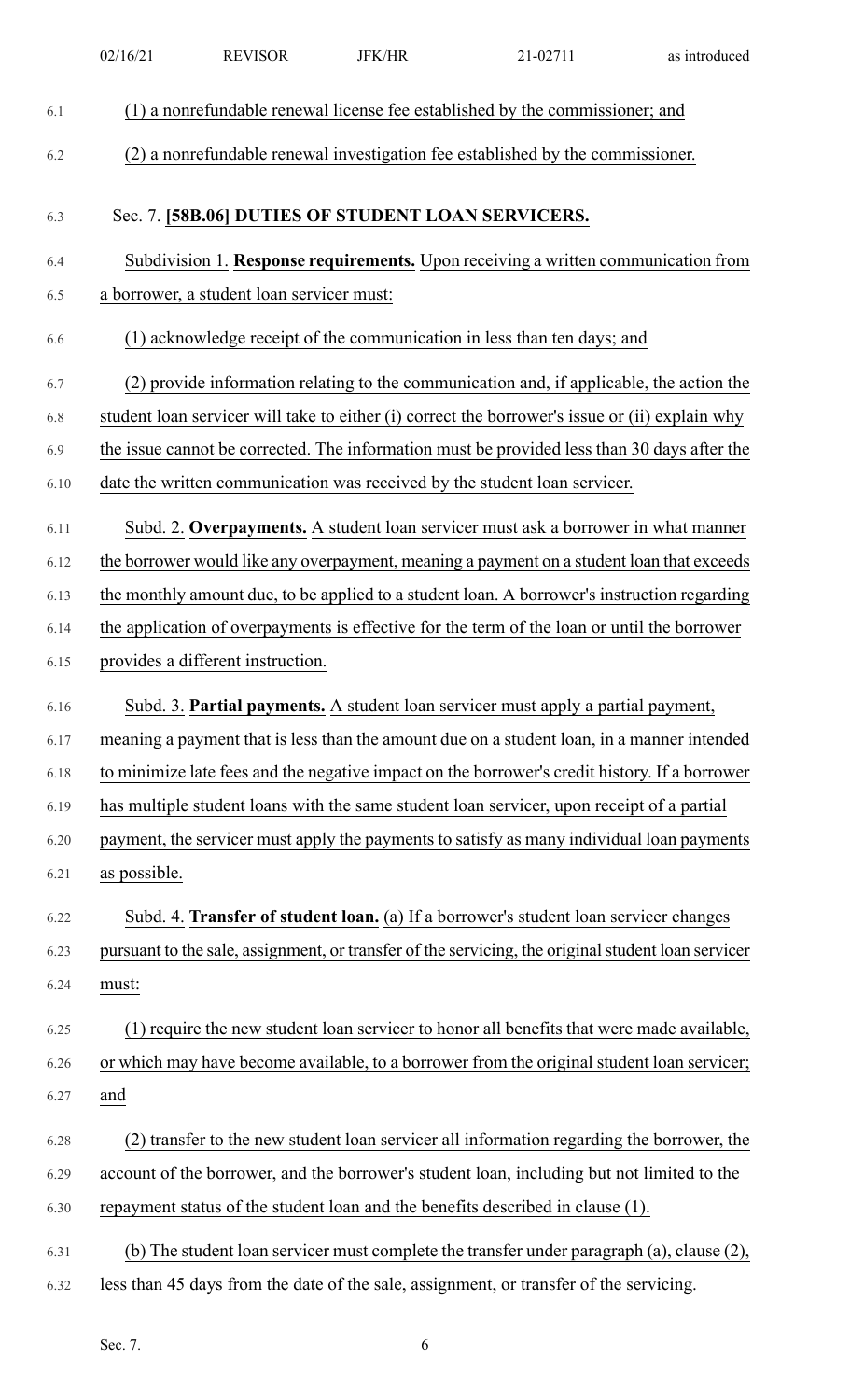| 7.1  | (c) A sale, assignment, or transfer of the servicing must be completed no less than seven       |
|------|-------------------------------------------------------------------------------------------------|
| 7.2  | days from the date the next payment is due on the student loan.                                 |
| 7.3  | (d) A new student loan servicer must adopt policies and procedures to verify that the           |
| 7.4  | original student loan servicer has met the requirements of paragraph (a).                       |
| 7.5  | Subd. 5. Income-driven repayment. A student loan servicer must evaluate a borrower              |
| 7.6  | for eligibility for an income-driven repayment program before placing a borrower in             |
| 7.7  | forbearance or default.                                                                         |
| 7.8  | Subd. 6. Records. A student loan servicer must maintain adequate records of each student        |
| 7.9  | loan for not less than two years following the final payment on the student loan or the sale,   |
| 7.10 | assignment, or transfer of the servicing.                                                       |
|      |                                                                                                 |
| 7.11 | <b>EFFECTIVE DATE.</b> This section is effective July 1, 2021, and applies to student loan      |
| 7.12 | contracts executed on or after that date.                                                       |
| 7.13 | Sec. 8. [58B.07] PROHIBITED CONDUCT.                                                            |
|      |                                                                                                 |
| 7.14 | Subdivision 1. Misleading borrowers. A student loan servicer must not directly or               |
| 7.15 | indirectly attempt to mislead a borrower.                                                       |
| 7.16 | Subd. 2. Misrepresentation. A student loan servicer must not engage in any unfair or            |
| 7.17 | deceptive practice or misrepresent or omit any material information in connection with the      |
| 7.18 | servicing of a student loan, including but not limited to misrepresenting the amount, nature,   |
| 7.19 | or terms of any fee or payment due or claimed to be due on a student loan, the terms and        |
| 7.20 | conditions of the loan agreement, or the borrower's obligations under the loan.                 |
| 7.21 | Subd. 3. Misapplication of payments. A student loan servicer must not knowingly or              |
| 7.22 | negligently misapply student loan payments.                                                     |
| 7.23 | Subd. 4. Inaccurate information. A student loan servicer must not knowingly or                  |
| 7.24 | negligently provide inaccurate information to any consumer reporting agency.                    |
| 7.25 | Subd. 5. Reporting of payment history. A student loan servicer must not fail to report          |
| 7.26 | both the favorable and unfavorable payment history of the borrower to a consumer reporting      |
| 7.27 | agency at least annually, if the student loan servicer regularly reports such information.      |
|      |                                                                                                 |
| 7.28 | Subd. 6. Refusal to communicate with a borrower's representative. A student loan                |
| 7.29 | servicer must not refuse to communicate with a representative of the borrower who provides      |
| 7.30 | a written authorization signed by the borrower, provided the student loan servicer may adopt    |
| 7.31 | procedures reasonably related to verifying that the representative is in fact authorized to act |
| 7.32 | on behalf of the borrower.                                                                      |
|      |                                                                                                 |

02/16/21 REVISOR JFK/HR 21-02711 as introduced

Sec. 8. 7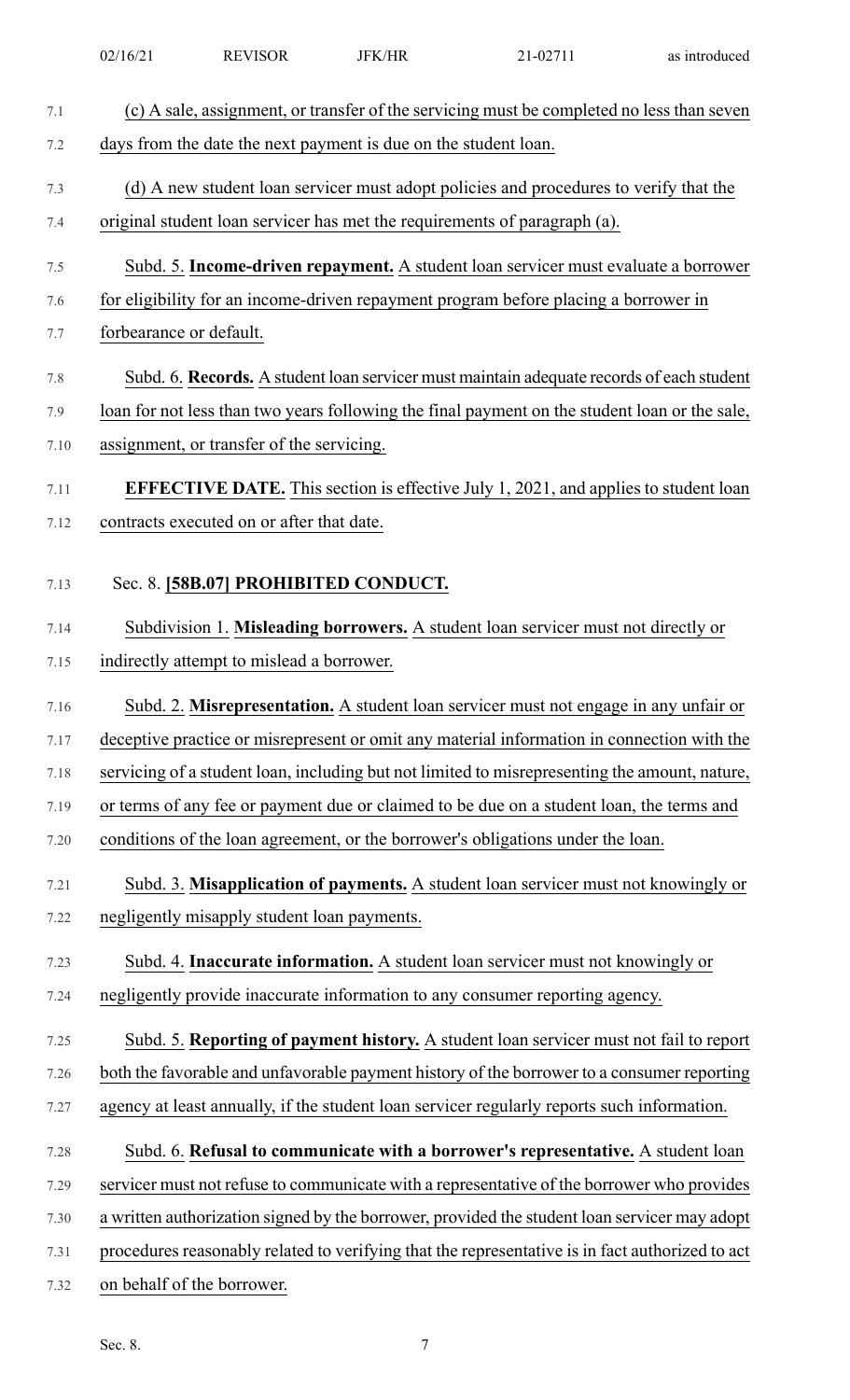| 8.1                  | Subd. 7. False statements and omissions. A student loan servicer must not knowingly                                                                                                                 |
|----------------------|-----------------------------------------------------------------------------------------------------------------------------------------------------------------------------------------------------|
| 8.2                  | or negligently make any false statement or omission of material fact in connection with any                                                                                                         |
| 8.3                  | application, information, or reports filed with the commissioner or any other federal, state,                                                                                                       |
| 8.4                  | or local government agency.                                                                                                                                                                         |
| 8.5                  | Subd. 8. Noncompliance with applicable laws. A student loan servicer must not violate                                                                                                               |
| 8.6                  | any other federal, state, or local laws, including those related to fraudulent, coercive, or                                                                                                        |
| 8.7                  | dishonest practices.                                                                                                                                                                                |
| 8.8                  | Subd. 9. Incorrect information regarding student loan forgiveness. A student loan                                                                                                                   |
| 8.9                  | servicer must not misrepresent the availability of student loan forgiveness for which the                                                                                                           |
| 8.10                 | servicer has reason to know the borrower is eligible. This includes but is not limited to                                                                                                           |
| 8.11                 | student loan forgiveness programs specific to military borrowers, borrowers working in                                                                                                              |
| 8.12                 | public service, or borrowers with disabilities.                                                                                                                                                     |
| 8.13                 | Subd. 10. Compliance with servicer duties. A student loan servicer must comply with                                                                                                                 |
| 8.14                 | its duties and obligations under section 58B.06.                                                                                                                                                    |
| 8.15<br>8.16<br>8.17 | Sec. 9. [58B.08] EXAMINATIONS.<br>Under this chapter, the commissioner has the same powers with respect to examinations<br>of student loan servicers that the commissioner has under section 46.04. |
| 8.18                 | Sec. 10. [58B.09] DENIAL; SUSPENSION; REVOCATION OF LICENSES.                                                                                                                                       |
| 8.19                 | Subdivision 1. Powers of commissioner. (a) The commissioner may by order take any                                                                                                                   |
| 8.20                 | or all of the following actions:                                                                                                                                                                    |
| 8.21                 | (1) bar a person from engaging in student loan servicing;                                                                                                                                           |
| 8.22                 | (2) deny, suspend, or revoke a student loan servicer license;                                                                                                                                       |
| 8.23                 | (3) censure a student loan servicer;                                                                                                                                                                |
| 8.24                 | (4) impose a civil penalty as provided in section 45.027, subdivision 6; or                                                                                                                         |
| 8.25                 | (5) revoke an exemption.                                                                                                                                                                            |
| 8.26                 | (b) In order to take the action in paragraph (a), the commissioner must find:                                                                                                                       |
| 8.27                 | (1) that the order is in the public interest; and                                                                                                                                                   |
| 8.28                 | (2) that the student loan servicer, applicant, person in control, employee, or agent has:                                                                                                           |
| 8.29                 | violated any provision of this chapter or rule or order under this chapter;<br>(i)                                                                                                                  |
|                      |                                                                                                                                                                                                     |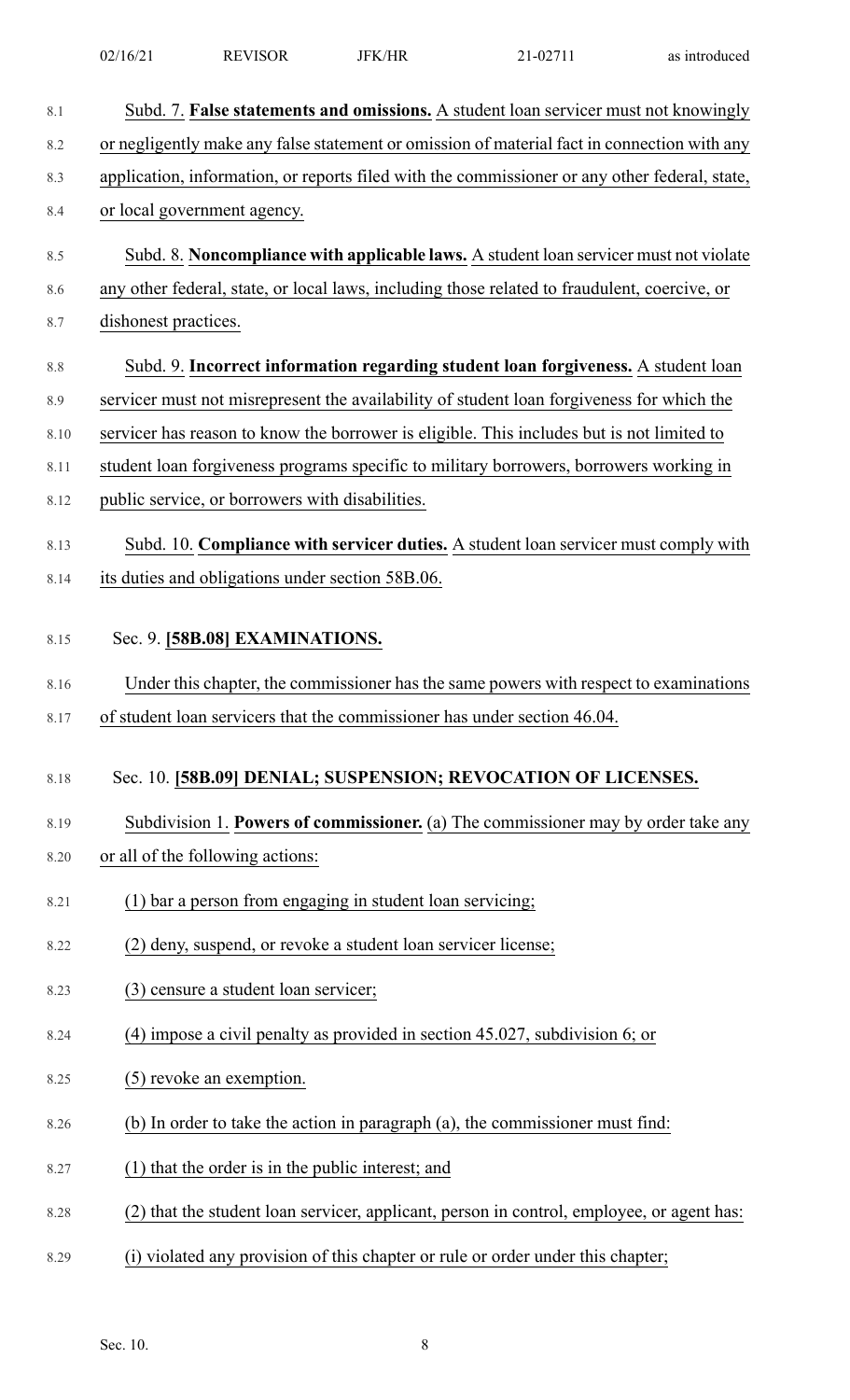| 9.1  | (ii) violated a standard of conduct or engaged in a fraudulent, coercive, deceptive, or           |
|------|---------------------------------------------------------------------------------------------------|
| 9.2  | dishonest act or practice, whether or not the act or practice involves student loan servicing,    |
| 9.3  | including but not limited to negligently making a false statement or knowingly omitting a         |
| 9.4  | material fact;                                                                                    |
| 9.5  | (iii) engaged in an act or practice, whether or not the act or practice involves student          |
| 9.6  | loan servicing, that demonstrates untrustworthiness, financial irresponsibility, or               |
| 9.7  | incompetence;                                                                                     |
| 9.8  | (iv) pled guilty or nolo contendere to or been convicted of a felony, gross misdemeanor,          |
| 9.9  | or misdemeanor;                                                                                   |
| 9.10 | (v) paid a civil penalty or been the subject of a disciplinary action by the commissioner,        |
| 9.11 | order of suspension or revocation, cease and desist order, injunction order, or order barring     |
|      |                                                                                                   |
| 9.12 | involvement in an industry or profession issued by the commissioner or any other federal,         |
| 9.13 | state, or local government agency;                                                                |
| 9.14 | (vi) been found by a court of competent jurisdiction to have engaged in conduct                   |
| 9.15 | evidencing gross negligence, fraud, misrepresentation, or deceit;                                 |
| 9.16 | (vii) refused to cooperate with an investigation or examination by the commissioner;              |
| 9.17 | (viii) failed to pay any fee or assessment imposed by the commissioner; or                        |
| 9.18 | (ix) failed to comply with state and federal tax obligations.                                     |
| 9.19 | Subd. 2. Orders of the commissioner. To begin a proceeding under this section, the                |
| 9.20 | commissioner shall issue an order requiring the subject of the proceeding to show cause           |
| 9.21 | why action should not be taken against the person according to this section. The order must       |
| 9.22 | be calculated to give reasonable notice of the time and place for the hearing and must state      |
| 9.23 | the reasons for entry of the order. The commissioner may by order summarily suspend a             |
| 9.24 | license or exemption or summarily bar a person from engaging in student loan servicing            |
| 9.25 | pending a final determination of an order to show cause. If a license or exemption is             |
| 9.26 | summarily suspended or if the person is summarily barred from any involvement in the              |
| 9.27 | servicing of student loans, pending final determination of an order to show cause, a hearing      |
| 9.28 | on the merits must be held within 30 days of the issuance of the order of summary suspension      |
| 9.29 | or bar. All hearings must be conducted under chapter 14. After the hearing, the commissioner      |
| 9.30 | shall enter an order disposing of the matter as the facts require. If the subject of the order    |
| 9.31 | fails to appear at a hearing after having been duly notified, the person is considered in default |
| 9.32 | and the proceeding may be determined against the subject of the order upon consideration          |
| 9.33 | of the order to show cause, the allegations of which may be considered to be true.                |